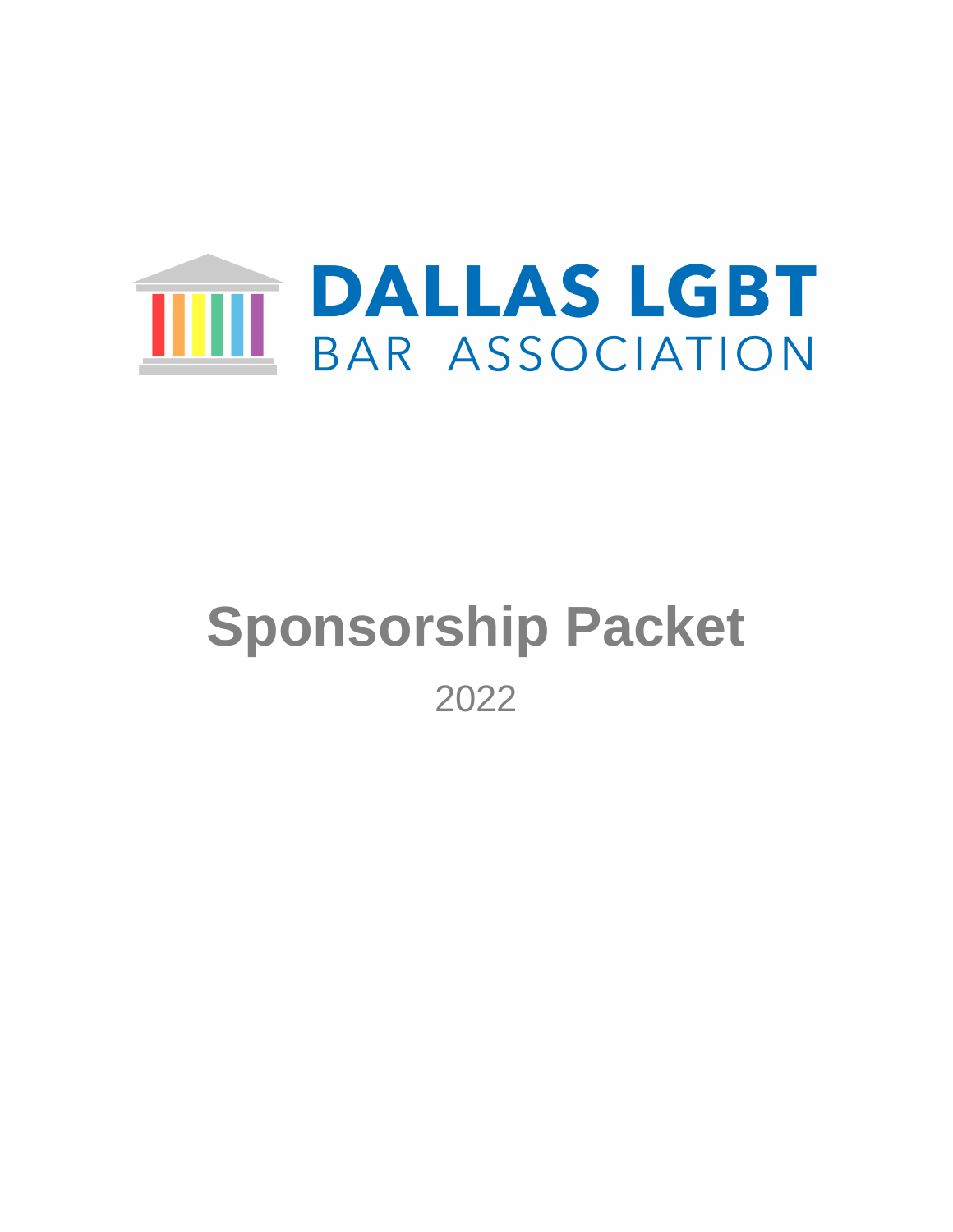# **THE DALLAS LGBT**

April 4, 2022

#### *Re: 2022 Sponsorship Request*

To whom it may concern:

The Dallas LGBT Bar Association ("DLGBTBA") is the only group focused on fostering a supportive community and advancing the careers of LGBTQ+ attorneys and allied professionals in North Texas. Our network is comprised of over 150 duespaying members across the Dallas–Fort Worth metroplex, an email distribution list of almost 500 subscribers, and a social media following exceeding 1,700. We are from all walks of life: solo practitioners, government attorneys, corporate counsel, "big law" attorneys, academics, judges, non-profit advocates, and paraprofessionals. While the DLGBTBA celebrates the diversity and successes of its membership, we recognize that many barriers remain for LGBTQ+ professionals, who still experience high risks of workplace bias and fears that coming out could damage their careers—particularly in a state that was, and at times still is, hostile to the LGBTQ+ community.

Nearly 20 years after the U.S. Supreme Court decided *Lawrence v. Texas*, LGBTQ+ Texans still face legal and social challenges not faced by others. While Texas has a hate crime statute covering sexual orientation, successful prosecutions are rare and the statute offers no protections for gender identity or expression. We firmly believe that any policies implicitly condoning anti-LGBTQ+ violence or devaluing the lives of LGBTQ+ individuals foster an environment of hate and violence even further. Indeed, the levels of violence and harassment affecting LGBTQ+ people—particularly transgender people—reveal an ongoing national and statewide crisis. In 2021, Texas led in murders of transgender and gender non-conforming people and saw triple the number of anti-trans bills of any other state. This year, state officials have taken the extreme position that providing lifesaving gender-affirming health care to transgender children should be criminalized as a form of child abuse.

Even though marriage equality is the law of the land, and the law now prohibits employment discrimination based on sexual orientation or gender identity, Texas has yet to adopt a blanket prohibition on anti-LGBTQ+ discrimination. Without explicit, universal protections for the LGBTQ+ community from discrimination in employment, housing, and public accommodations, organizations like the DLGBTBA are often the only accepting place our members can genuinely be themselves. All of this, however, is only possible with support from institutions like yours.

To that end, we ask that you to show your support by sponsoring the DLGBTBA at any level for 2022. Included in this packet is more information on the DLGBTBA and our sponsorship levels. If you have any questions, please do not hesitate to reach out to the DLGBTBA's President, Nadia Haghighatian, by contacting her at [info@dlgbtba.org](mailto:info@dlgbtba.org) or by phone at (214) 969-1261.

We look forward to hearing from you, and thank you in advance for your support!

Sincerely,

*The 2022 Board of Directors*

#### **2022 Board of Directors**

President **Nadia Haghighatian**

Secretary & VP Communication **Callie Butcher**

**Treasurer Sean Buckley**

VP Programming **Michael Debnam**

VP Community Partnerships **Adwoa Asante**

VP Professional Development **Karri Bertrand**

VP Membership **Elissa Wev**

Immediate Past-President **Derek Mergele-Rust**

#### **The Dallas LGBT Bar Association**

Mailing Address: Sean Buckley c/o Dykema Gossett PLLC 1717 Main St., Ste. 4200 Dallas, TX 75201

www.DLGBTBA.org

info@dlgbtba.org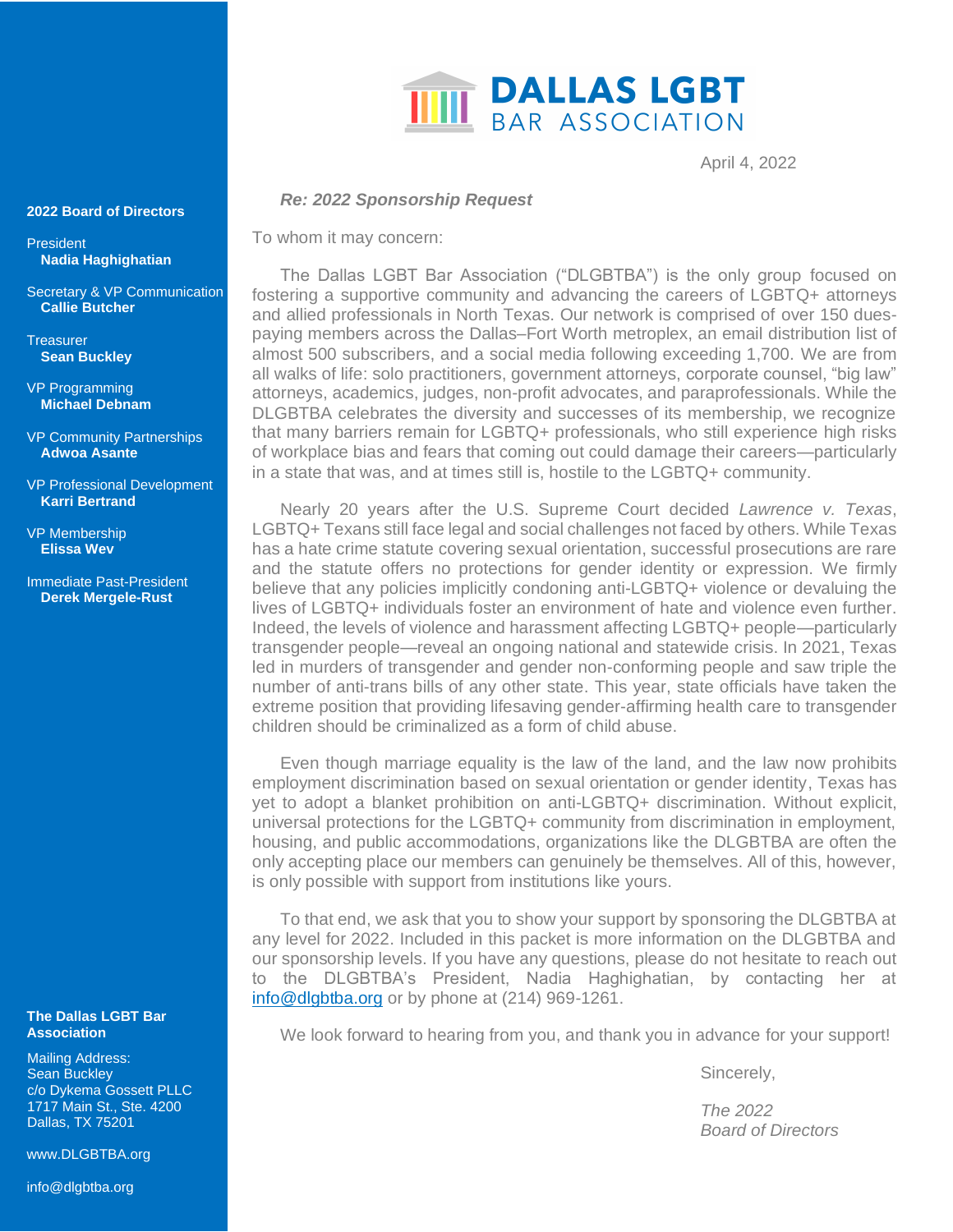

#### *The Dallas LGBT Bar Association ("DLGBTBA") is comprised of lawyers, law students, para-professionals, and related professional allies who share an interest in the laws that affect and protect the gay, lesbian, bisexual, and transgender community.*

In January of 1992, Lee Taft asked Ed Ishmael to lunch. It was at that lunch that the topic of a gay and lesbian bar association was first discussed. Both men thought it was long overdue.

At that time, several of the gay and lesbian attorneys in Dallas were infrequently meeting in private homes as part of a group called The Stonewall Legal Society. The idea was to formalize the group's existence and eventually gain a voice in the legal community for issues affecting gay, lesbian, bisexual, and transgender attorneys and their clients. As Mr. Taft recalls, "It was our intention to see that the phrase 'gay and lesbian' became a part of the vernacular at the DBA." Mr. Ishmael and Mr. Taft decided that their best option was to create the Gay and Lesbian Study Group. As a study group, they could meet at the Arts District Mansion and have the group's name appear in the monthly announcements of the Bar Association's "Headnotes." The first meeting packed the room at the Arts District Mansion with over 20 attendees, and the Gay and Lesbian Study Group was born.

The Study Group continued in existence through 1999. In 1999, Robert Wiley believed that Dallas ought to have a full-fledged Gay and Lesbian Bar Association. Mr. Wiley incorporated the Dallas Gay and Lesbian Bar Association ("DGLBA") and served as its first president.

In 2001, the Dallas Gay and Lesbian Bar Association hosted the National Lesbian and Gay Law Association's Lavender Law Conference. The conference was one of the NLGLA's most successful. Texas's own Phyllis Randolph Fry received an award for her work as a transgender legal activist.

The Dallas LGBT Bar Association has evolved and changed from its humble beginnings, but it continues to play an active role in the legal communities of Dallas and Fort Worth, Texas.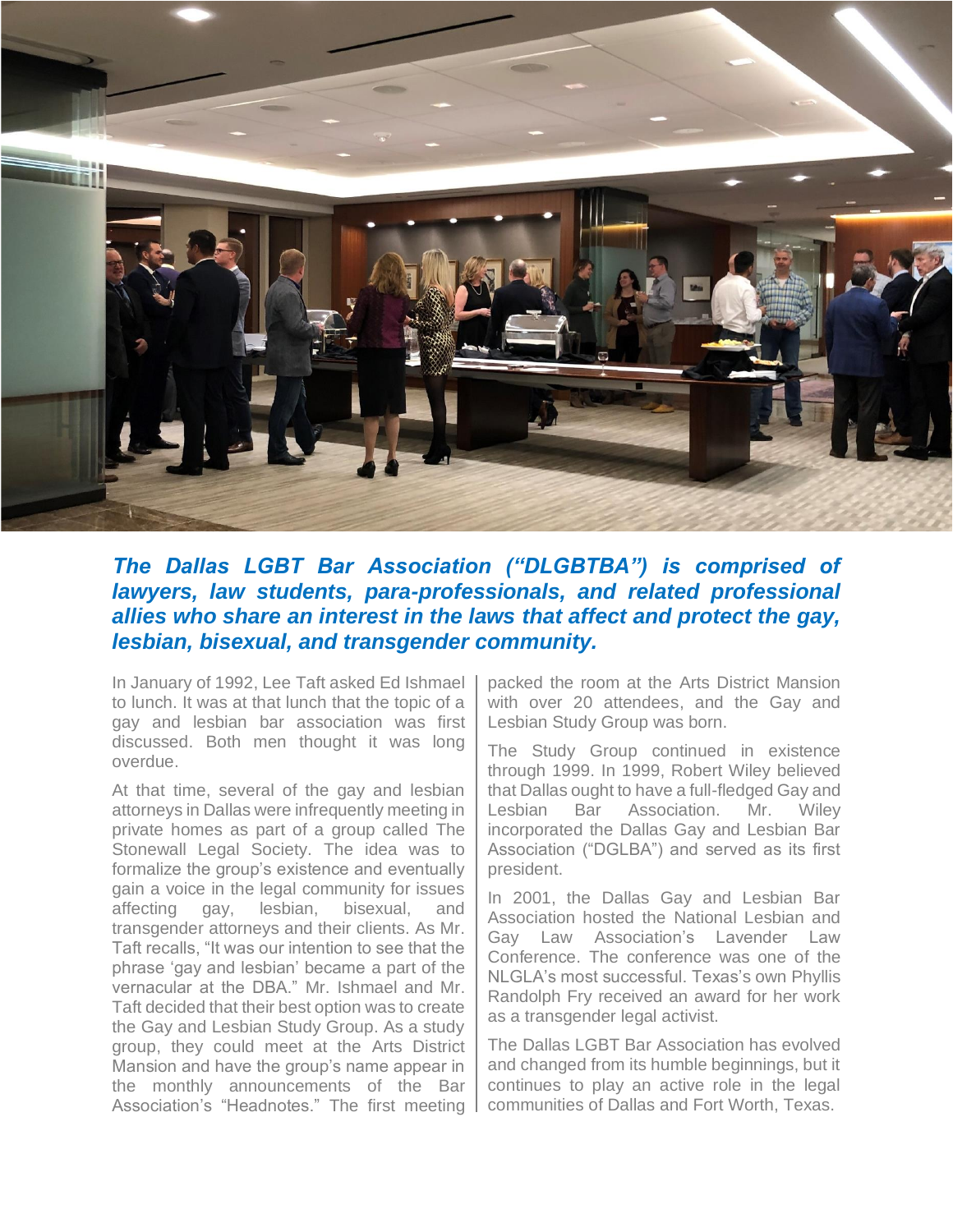# **Programming Supported by You!**

## **Continuing Education**

Continuing legal education ("CLE") courses on pressing legal issues for the LGBTQ+ community.

## **Networking Events & Socials**

Regular community networking events that foster fellowship among LGBTQ+ legal professionals and allies.

#### **Law Student Mentorship**

A mentorship program that pairs senior attorneys with law students for professional development and guidance.

## **Community Service**

Volunteer opportunities for community service to the greater LGBTQ+ population in the Dallas–Fort Worth metroplex.

## **Job Postings**

A job posting board to promote employment opportunities to LGBTQ+ legal professionals and increase representation in the profession.

## **Justice Award**

The *Justice Award*, presented annually at the Visibility Ball, recognizing leaders who advance our local LGBTQ+ community by fighting injustice.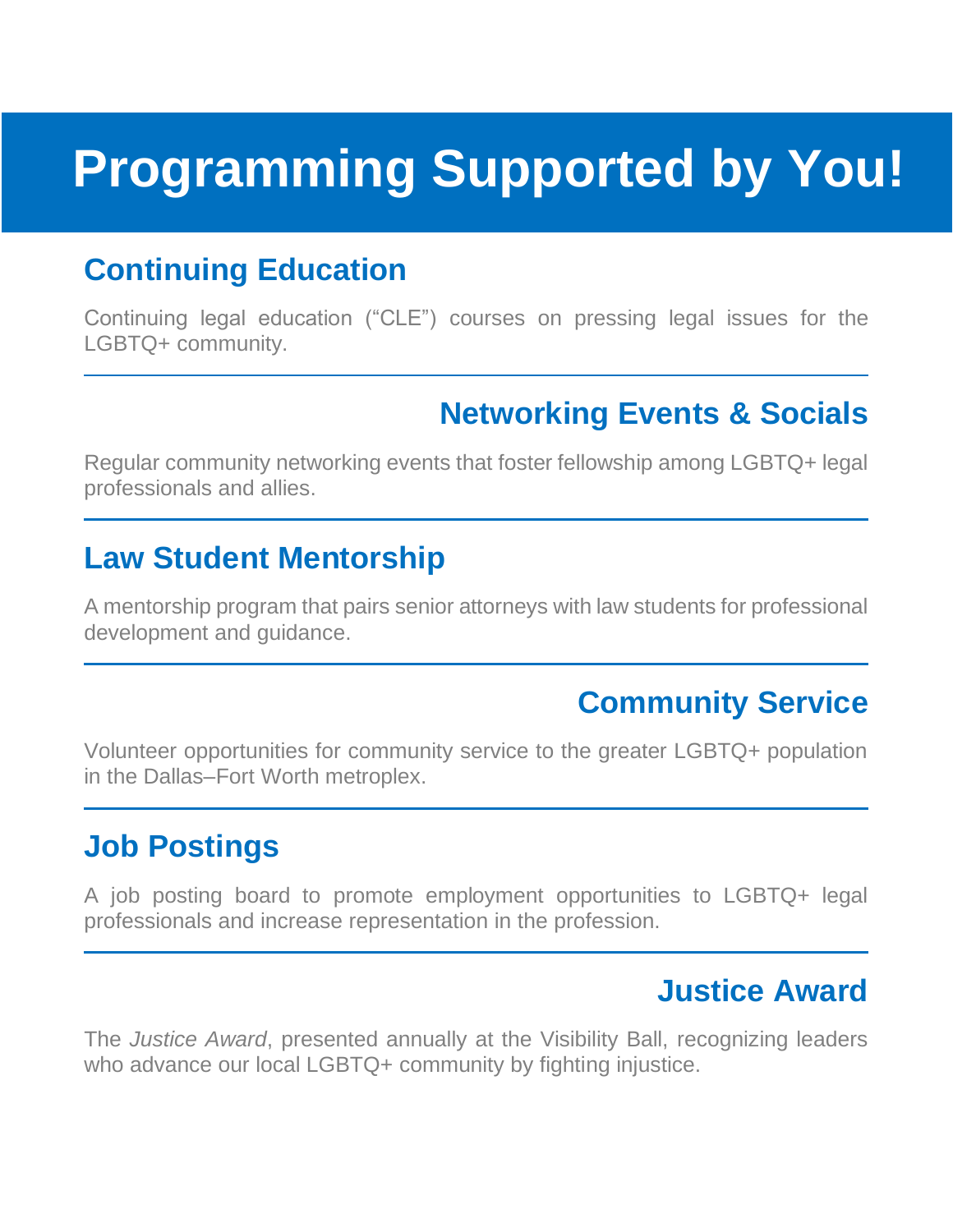# **2022 Sponsorship Levels**

## **Rainbow**

**Cost:** \$5,000

**Benefits:**

- $\checkmark$  8 tickets to Visibility Ball
- $\checkmark$  4 tickets to "Theys, Gays, and Baes" Party
- ✓ Option to include items in swag bag at Visibility Ball
- $\checkmark$  Option to add the Title Sponsor for Visibility Ball for \$5,000 (\$2,500 off regular price)
- ✓ Selection as Title Sponsor of a CLE, service project, or social event (excluding Signature Events) of your choice. First come, first served.
- $\checkmark$  Included on at least 8 social media posts related to event announcements
- ✓ Included on DLGBTBA website
- $\checkmark$  Included on banner at events

## **Pride**

**Cost:** \$2,500

#### **Benefits:**

- $\checkmark$  4 tickets to Visibility Ball
- ✓ Selection as Title Sponsor of a CLE, service project, or social event (excluding Signature Events) of your choice. First come, first served.
- $\checkmark$  Included on at least 8 social media posts related to event announcements
- ✓ Included on DLGBTBA website
- ✓ Included on banner at events

## **Ally**

**Cost:** \$1,500

#### **Benefits:**

- $\checkmark$  2 tickets to Visibility Ball
- $\checkmark$  Included on at least 8 social media posts related to event announcements
- ✓ Included on DLGBTBA website
- ✓ Included on banner at events

## **Promotional Booth Add-On for Any Level Above**

**Cost:** \$500

**Benefits:** Promotional booth at "Theys, Gays, and Baes" Party held in October 2022. Booth space is first come, first served (capped at 5 booths).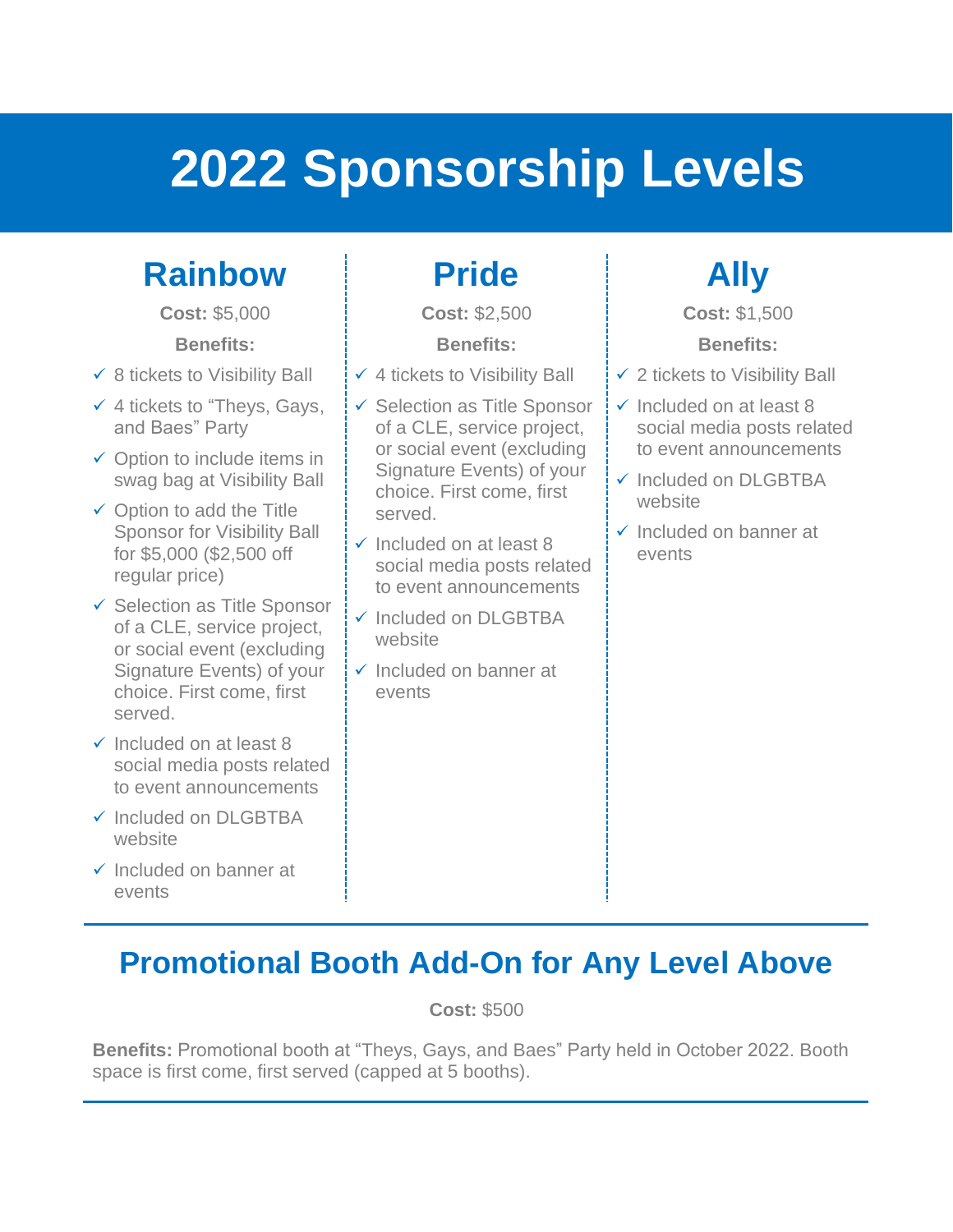## **Signature Event Sponsorships**

#### **Presenting Sponsor for the 2022 Visibility Ball (December 2022)**

**Cost:** \$7,500

#### **Benefits:**

- $\checkmark$  Inclusion on all promotional materials for the 2022 Visibility Ball, including emails, social media posts, and printed materials.
- $\checkmark$  8 tickets to Visibility Ball
- $\checkmark$  Opportunity for a representative to provide a brief statement to Attendees during the Awards portion of the festivities
- $\checkmark$  Option to include items in swag bag at Visibility Ball
- ✓ Inclusion on all posts related to the 2022 Visibility Ball on the DLGBTBA website
- ✓ Featured on banners and/or screens at the 2022 Visibility Ball

#### Contact us to inquire about other sponsorship tiers for the Visibility Ball, including:

- Toast Sponsor
- *Justice Award* Sponsor
- Food/Beverage Sponsor
- Entertainment Sponsor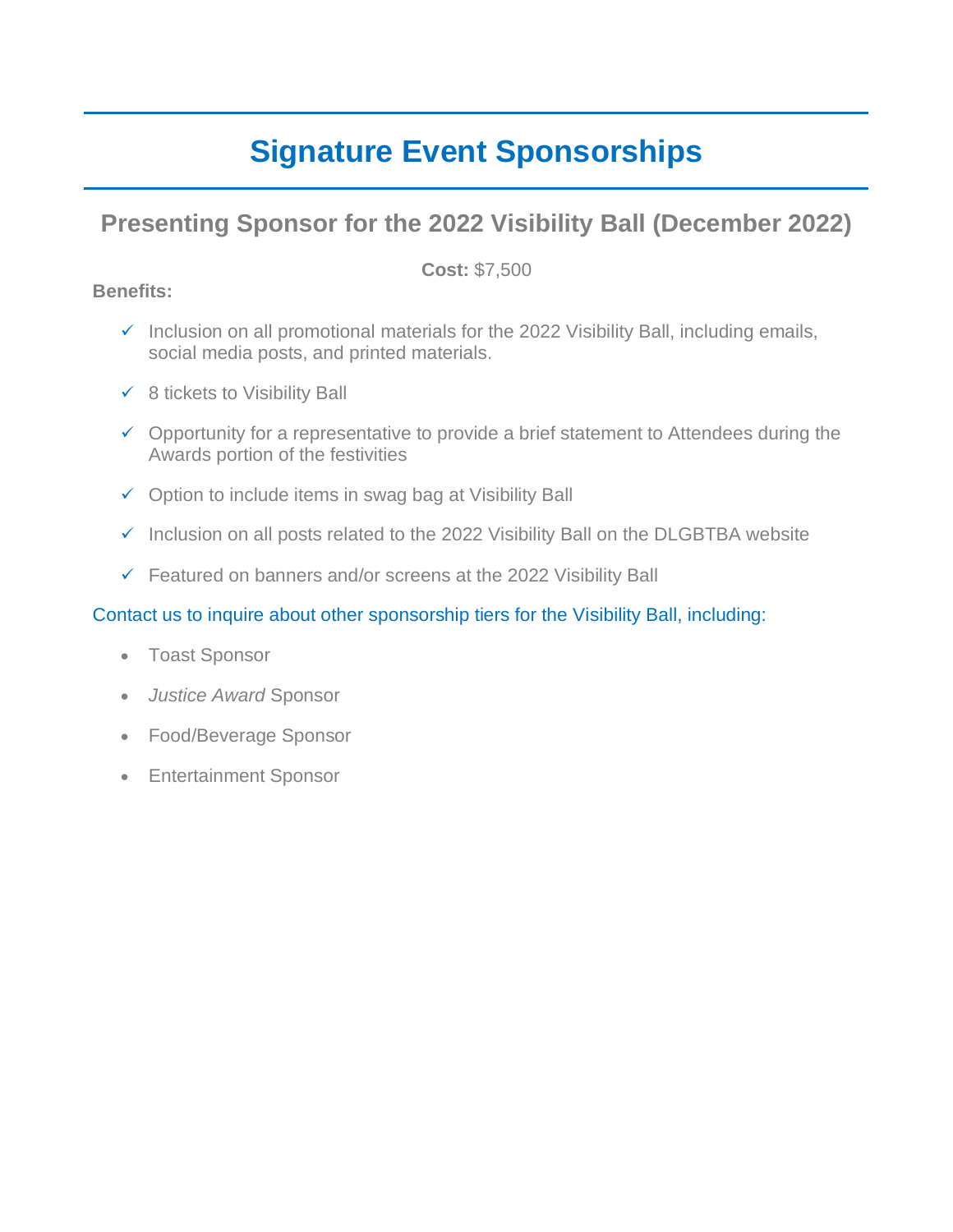## **Signature Event Sponsorships (page 2)**

#### **Title Sponsor for "Theys, Gays, and Baes" Party (October 2022)**

**Cost:** \$5,000

#### **Benefits:**

- ✓ Inclusion on all promotional materials leading up to the event, including emails, social media posts, and printed materials.
- ✓ 4 tickets to "Theys, Gays, and Baes" Party
- ✓ Promotional booth
- ✓ Inclusion on all posts related to the 2022 "Theys, Gays, and Baes" Party on the DLGBTBA website
- $\checkmark$  Opportunity for a representative to provide a brief statement to Attendees